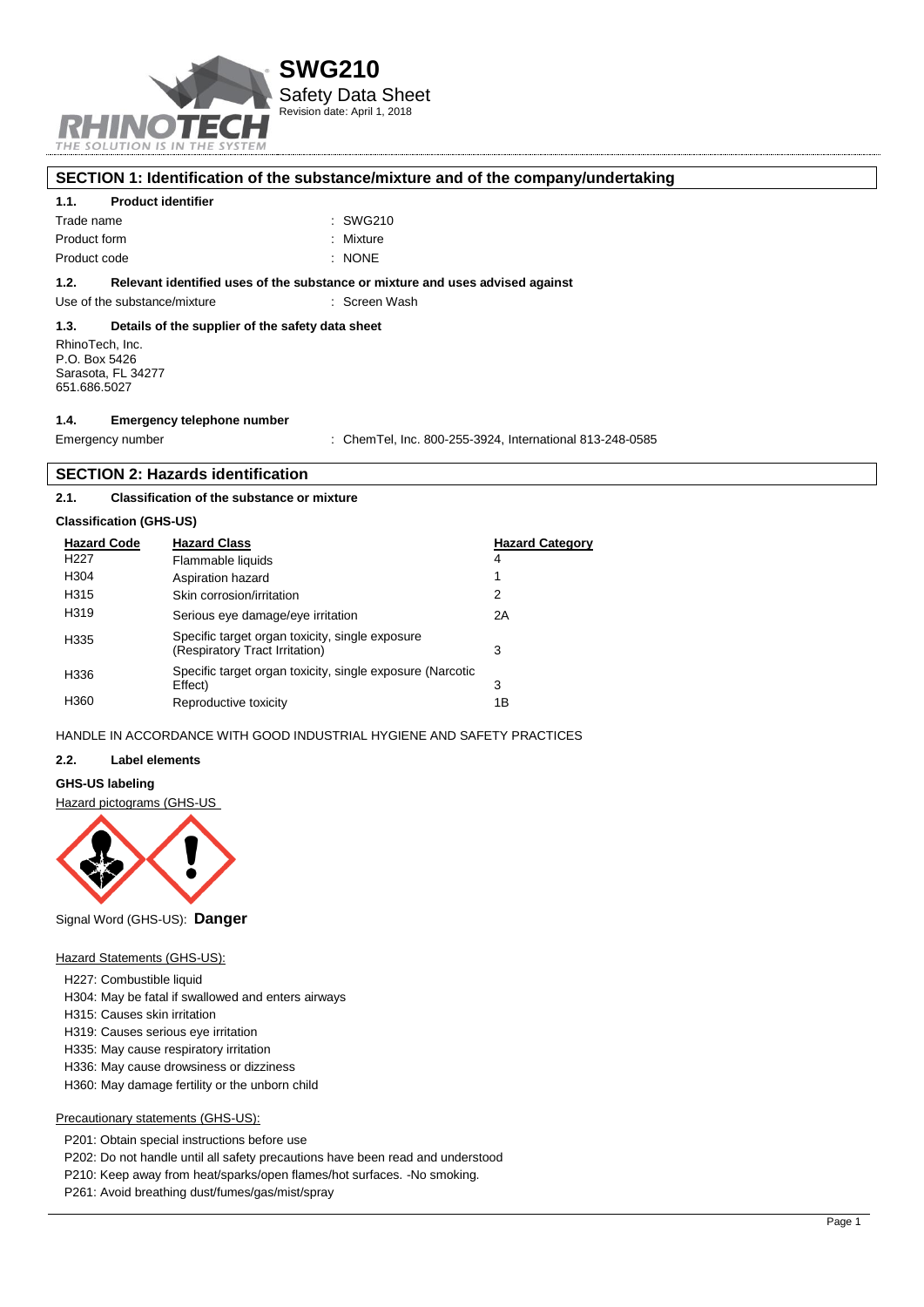## Safety Data Sheet

P264: Wash thoroughly after handling

P271: Use only outdoors or in a well-ventilated area

P280: Wear protective gloves/protective clothing/eye protection/face protection

P281: Use personal protective equipment as required

P312: Call a POISON CENTER or doctor/physician if you feel unwell

P321: Specific treatment (see SECTION 4)

P331: Do NOT induce vomiting

P362: Take off contaminated clothing and wash before reuse

P301+310: IF SWALLOWED: Immediately call a POISON CENTER or doctor/physician

P302+352: IF ON SKIN: Wash with soap and water

P304+340: IF INHALED: Remove victim to fresh air and keep at rest in a position comfortable for breathing

P305+351+338: IF IN EYES: Rinse cautiously with water for several minutes. Remove contact lenses if present and easy to do continue rinsing

P308+313: IF exposed or concerned: Get medical advice/attention

P332+313: If skin irritation occurs: Get medical advice/attention

P337+313: If eye irritation persists get medical advice/attention

P370+376: In case of fire: Stop leak if safe to do so

P403+233: Store in a well ventilated place. Keep container tightly closed

P403+235: Store in a well ventilated place. Keep cool

P405: Store locked up

P501: Dispose of contents/container in accordance with local, state and federal authorities.

#### **2.3. Other hazards**

No additional information available

## **2.4. Unknown acute toxicity (GHS-US)**

No data available

## **SECTION 3: Composition/information on ingredients**

#### **3.1. Substance**

Not applicable

### **3.2. Mixture**

| <b>Name</b>                      | CAS#      | %         |
|----------------------------------|-----------|-----------|
| 2-(2-ethoxyethoxy) ethyl acetate | 112-15-2  | $20 - 40$ |
| Dimethyl Glutarate               | 1119-40-0 | $20 - 40$ |
| 1-Methyl-2-pyrrolidinone         | 872-50-4  | $10 - 20$ |
| Nonylphenol Ethoxylate           | 9016-45-9 | < 10      |
| Dimethyl Succinate               | 106-65-0  | < 10      |
| Dimethyl Adipate                 | 627-93-0  | < 10      |

| <b>SECTION 4: First aid measures</b>                                |  |                                                                                                                                                                                                                           |  |
|---------------------------------------------------------------------|--|---------------------------------------------------------------------------------------------------------------------------------------------------------------------------------------------------------------------------|--|
| Description of first aid measures<br>4.1.                           |  |                                                                                                                                                                                                                           |  |
| First-aid measures general                                          |  | Never give anything by mouth to an unconscious person. If you feel unwell, seek medical<br>advice (show the label where possible).                                                                                        |  |
| First-aid measures after inhalation                                 |  | IF INHALED: Remove to fresh air and keep at rest in a position comfortable for breathing Use<br>artificial respiration and oxygen if needed. Consult a physician.                                                         |  |
| First-aid measures after skin contact                               |  | IF ON SKIN: Immediately rinse with plenty of water (for at least 15 minutes). If irritation persists,<br>seek medical attention.                                                                                          |  |
| First-aid measures after eye contact                                |  | IF IN EYES: Rinse immediately and thoroughly, pulling the eyelids well away from the eye (15<br>minutes minimum). If irritation persists, seek medical attention.                                                         |  |
| First-aid measures after ingestion                                  |  | IF SWALLOWED: Rinse mouth. Do NOT induce vomiting. Dilute stomach contents by drinking<br>water. If vomiting occurs spontaneously, keep head below hips to prevent breathing vomit into<br>lungs. Seek medical attention. |  |
| 4.2.<br>Most important symptoms and effects, both acute and delayed |  |                                                                                                                                                                                                                           |  |
| Symptoms/injuries                                                   |  | : Prolonged exposure may cause skin cracking and dermatitis in sensitive individuals. May cause<br>eye irritation                                                                                                         |  |
| Symptoms/injuries after inhalation                                  |  | : May cause headache, nausea and irritation of respiratory tract.                                                                                                                                                         |  |
| Symptoms/injuries after skin contact                                |  | : Causes skin irritation. Slight skin absorption; no toxic effects not likely by this route.                                                                                                                              |  |
| Symptoms/injuries after eye contact                                 |  | : Causes serious eye irritation.                                                                                                                                                                                          |  |
| Symptoms/injuries after ingestion                                   |  | : May cause gastrointestinal irritation, nausea, vomitting, and diarrhea if swallowed.                                                                                                                                    |  |
| Chronic symptoms                                                    |  | : No data available.                                                                                                                                                                                                      |  |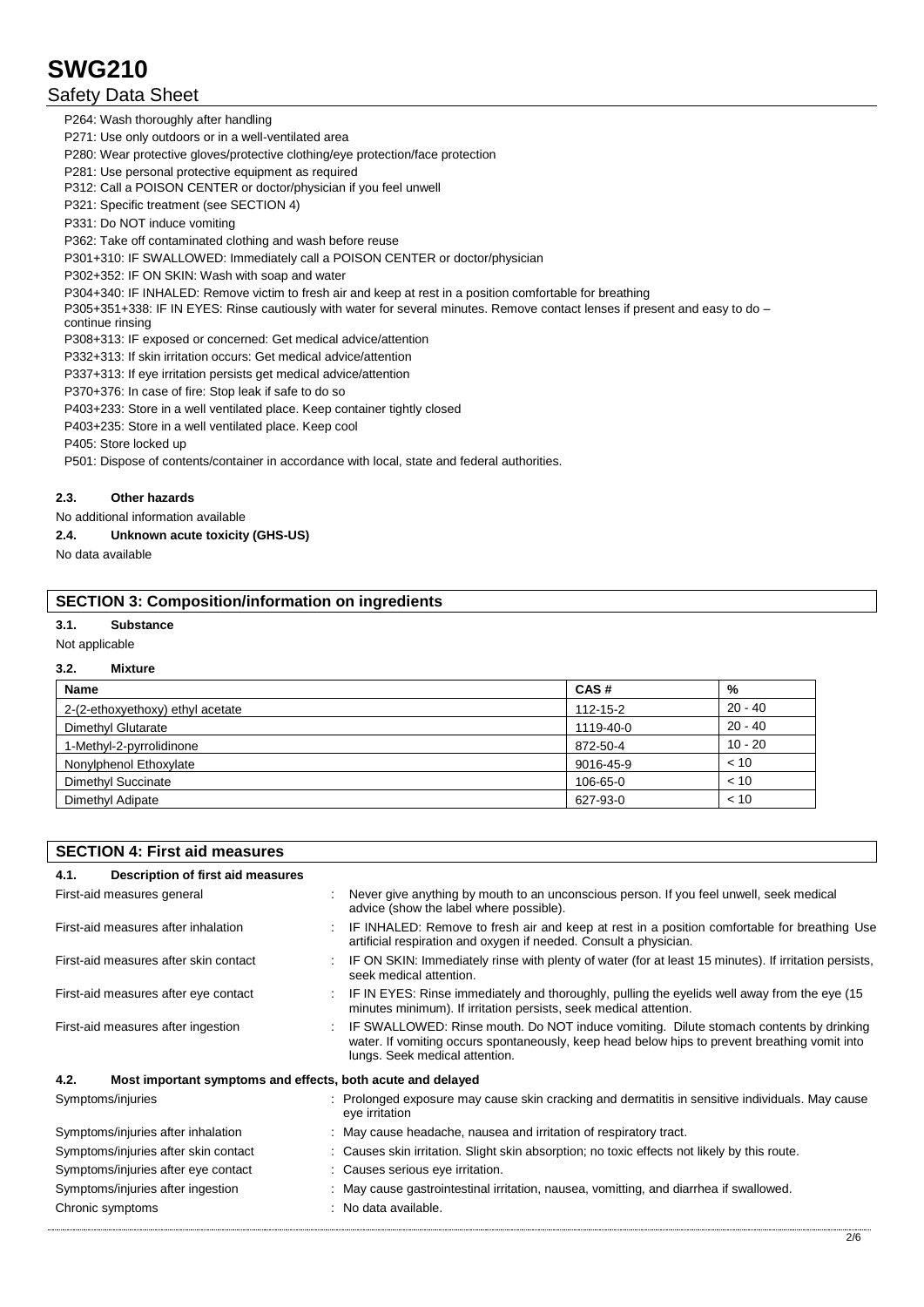## Safety Data Sheet

#### **4.3. Indication of any immediate medical attention and special treatment needed**

No additional information available.

| <b>SECTION 5: Firefighting measures</b>                              |                                                                                                                                                                                                                                                                                                                                                                                                                                                                                 |  |  |  |  |
|----------------------------------------------------------------------|---------------------------------------------------------------------------------------------------------------------------------------------------------------------------------------------------------------------------------------------------------------------------------------------------------------------------------------------------------------------------------------------------------------------------------------------------------------------------------|--|--|--|--|
| 5.1.<br><b>Extinguishing media</b>                                   |                                                                                                                                                                                                                                                                                                                                                                                                                                                                                 |  |  |  |  |
| suitable extinguishing media                                         | : Alcohol-resistant foam. Carbon dioxide. Dry powder. Water spray.                                                                                                                                                                                                                                                                                                                                                                                                              |  |  |  |  |
| 5.2.                                                                 | Special hazards arising from the substance or mixture                                                                                                                                                                                                                                                                                                                                                                                                                           |  |  |  |  |
| Fire hazard                                                          | : Flash Point 199 F (Closed Cup).                                                                                                                                                                                                                                                                                                                                                                                                                                               |  |  |  |  |
| <b>Explosion hazard</b>                                              | : Product is not explosive.                                                                                                                                                                                                                                                                                                                                                                                                                                                     |  |  |  |  |
| Reactivity                                                           | : No dangerous reactions known under normal conditions of use.                                                                                                                                                                                                                                                                                                                                                                                                                  |  |  |  |  |
| 5.3.<br><b>Advice for firefighters</b>                               |                                                                                                                                                                                                                                                                                                                                                                                                                                                                                 |  |  |  |  |
| Firefighting instructions                                            | Do not dispose of fire-fighting water in the environment. Exercise caution when fighting any<br>chemical fire. Use water spray or fog for cooling exposed containers.                                                                                                                                                                                                                                                                                                           |  |  |  |  |
| Protection during firefighting                                       | Do not enter fire area without proper protective equipment, including respiratory protection.                                                                                                                                                                                                                                                                                                                                                                                   |  |  |  |  |
| <b>SECTION 6: Accidental release measures</b>                        |                                                                                                                                                                                                                                                                                                                                                                                                                                                                                 |  |  |  |  |
| 6.1.                                                                 | Personal precautions, protective equipment and emergency procedures                                                                                                                                                                                                                                                                                                                                                                                                             |  |  |  |  |
| General measures                                                     | : Evacuate area. Keep upwind. Ventilate area. Spill should be handled by trained clean-up crews<br>properly equipped with respiratory equipment and full chemical protective gear (see Section 8).                                                                                                                                                                                                                                                                              |  |  |  |  |
| 6.1.1.<br>For non-emergency personnel                                |                                                                                                                                                                                                                                                                                                                                                                                                                                                                                 |  |  |  |  |
| Protective equipment                                                 | : Wear Protective equipment as described in Section 8.                                                                                                                                                                                                                                                                                                                                                                                                                          |  |  |  |  |
| <b>Emergency procedures</b>                                          | Evacuate unnecessary personnel.                                                                                                                                                                                                                                                                                                                                                                                                                                                 |  |  |  |  |
| 6.1.2.<br>For emergency responders                                   |                                                                                                                                                                                                                                                                                                                                                                                                                                                                                 |  |  |  |  |
| Protective equipment                                                 | Approved supplied-air respirator, in case of emergency. Wear suitable protective clothing, gloves<br>and eye or face protection.                                                                                                                                                                                                                                                                                                                                                |  |  |  |  |
| 6.2.<br><b>Environmental precautions</b>                             |                                                                                                                                                                                                                                                                                                                                                                                                                                                                                 |  |  |  |  |
|                                                                      | Prevent entry to sewers and public waters. Notify authorities if liquid enters sewers or public waters.                                                                                                                                                                                                                                                                                                                                                                         |  |  |  |  |
| 6.3.<br>Methods and material for containment and cleaning up         |                                                                                                                                                                                                                                                                                                                                                                                                                                                                                 |  |  |  |  |
| For containment                                                      | : Prevent entry to sewers and public waters. Contain any spills with dikes or absorbents to prevent<br>migration and entry into sewers or streams.                                                                                                                                                                                                                                                                                                                              |  |  |  |  |
| Methods for cleaning up                                              | Soak up spills with inert solids, such as clay or diatomaceous earth as soon as possible. Place in<br>a suitable container for disposal in accordance with the waste regulations (see Section 13).                                                                                                                                                                                                                                                                              |  |  |  |  |
| 6.4.<br>Reference to other sections                                  |                                                                                                                                                                                                                                                                                                                                                                                                                                                                                 |  |  |  |  |
| No additionnel information available                                 |                                                                                                                                                                                                                                                                                                                                                                                                                                                                                 |  |  |  |  |
| <b>SECTION 7: Handling and storage</b>                               |                                                                                                                                                                                                                                                                                                                                                                                                                                                                                 |  |  |  |  |
| 7.1.<br><b>Precautions for safe handling</b>                         |                                                                                                                                                                                                                                                                                                                                                                                                                                                                                 |  |  |  |  |
| Precautions for safe handling                                        | : Do not handle until all safety precautions have been read and understood. Keep away from heat,<br>sparks and open flame. Store in cool well ventilated area. Keep container closed when not in<br>use. Use only with adequate ventilation. Wear proper safety equipment including chemically<br>resistant gloves and safety glasses or goggles. Wash thoroughly after handling. Do not breathe<br>mist or vapor. Do not get in eyes. Avoid contact with skin. Do not swallow. |  |  |  |  |
| 7.2.<br>Conditions for safe storage, including any incompatibilities |                                                                                                                                                                                                                                                                                                                                                                                                                                                                                 |  |  |  |  |
| Storage conditions                                                   | : Keep only in the original container in a cool, well ventilated place away from : heat sources. Keep<br>container tightly closed.                                                                                                                                                                                                                                                                                                                                              |  |  |  |  |

## **7.3. Specific end use(s)**

No additional information available

## **SECTION 8: Exposure controls/personal protection**

## **8.1. Control parameters**

No OSHA and ACGIH PEL's or TLV's for the listed ingredients of this product unless stated below:

| 1-Methyl-2-pyrrolidinone, CAS# 872-50-4     |                                              |                                                 |                 |  |  |  |
|---------------------------------------------|----------------------------------------------|-------------------------------------------------|-----------------|--|--|--|
| OSHA PEL (TWA) ppm - if<br>units not stated | OSHA PEL (STEL) ppm - if<br>units not stated | OSHA PEL (Ceiling) ppm -<br>if units not stated | ACGIH-TLV       |  |  |  |
| 50 PPM (WEEL info)                          | Not Established                              | Not Established                                 | Not Established |  |  |  |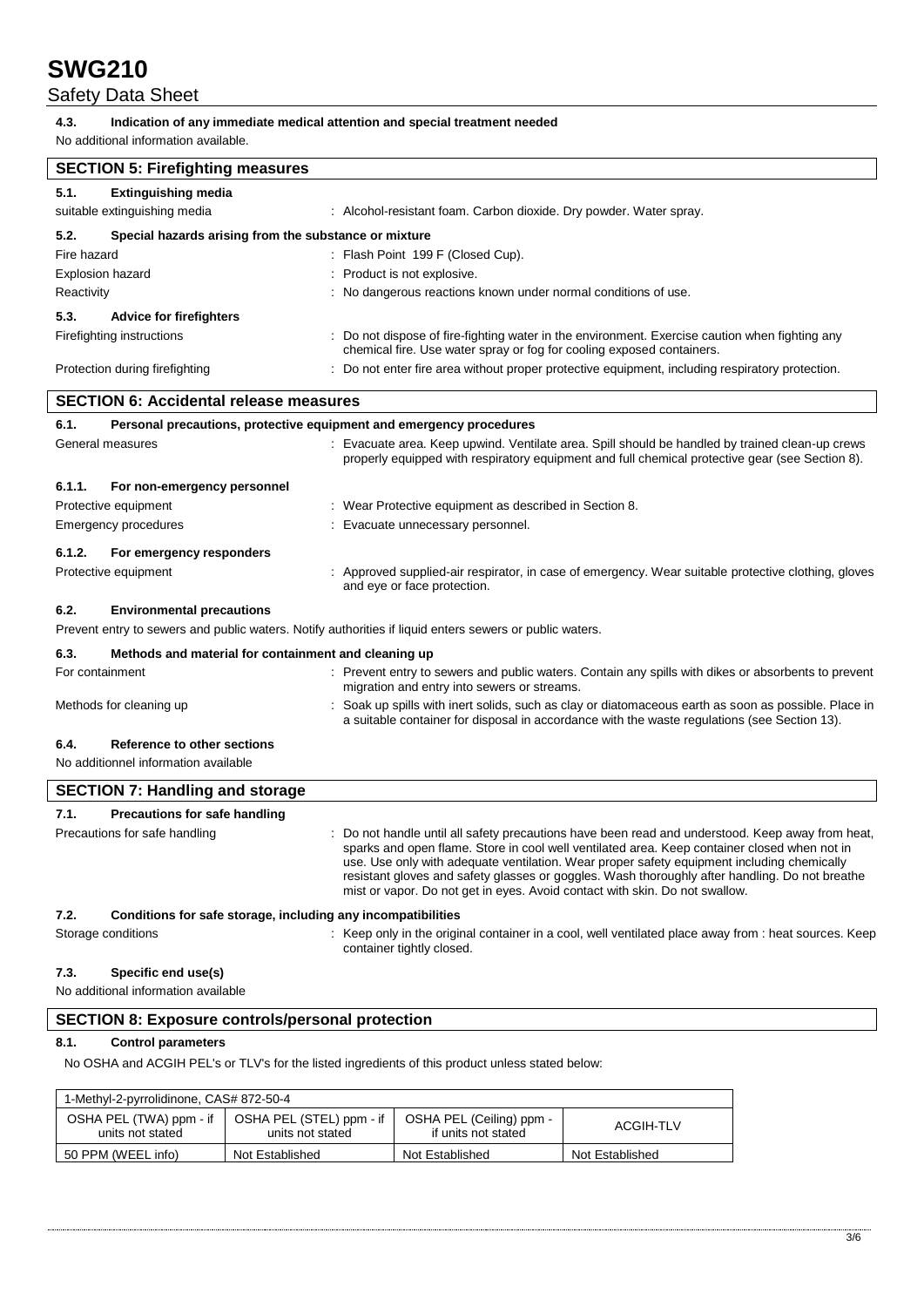Safety Data Sheet

| 8.2.<br><b>Exposure controls</b> |                                                                                                                                                                                                                                   |
|----------------------------------|-----------------------------------------------------------------------------------------------------------------------------------------------------------------------------------------------------------------------------------|
| Personal protective equipment    | : Face shield. Gloves. Protective clothing. Protective goggles. Respiratory protection of the<br>dependent type.                                                                                                                  |
| Hand protection                  | : Chemical resistant gloves.                                                                                                                                                                                                      |
| Eye protection                   | : Eye protection, including both chemical splash goggles and face shield, must be worn when<br>possibility exists for eye contact due to spraying liquid or airborne particles.                                                   |
| Skin and body protection         | : Wear long sleeves. Wear suitable protective clothing.                                                                                                                                                                           |
| Respiratory protection           | : In case of inadequate ventilation wear respiratory protection. If handling results in dust, mist, or<br>aerosols, special ventilation may be required to avoid exceeding exposure limits for nuisance or<br>oil mist particles. |

## **SECTION 9: Physical and chemical properties**

#### **9.1. Information on basic physical and chemical properties**

| Physical state                              | Liquid              |
|---------------------------------------------|---------------------|
| Appearance                                  | Clear Liquid.       |
| Color                                       | No data available   |
| Odor                                        | Solvent.            |
| <b>Odor Threshold</b>                       | No data available   |
| рH                                          | No data available   |
| Relative evaporation rate (butyl acetate=1) | No data available   |
| Melting point                               | No data available   |
| Freezing point                              | No data available   |
| Boiling point                               | No data available   |
| Flash point                                 | 199 F (Closed Cup). |
| Self ignition temperature                   | No data available   |
| Decomposition temperature                   | No data available   |
| Flammability (solid, gas)                   | No data available   |
| Vapor pressure                              | No data available   |
| Relative vapor density at 20 °C             | No data available   |
| Relative density                            | 1.01 @ 25 °C        |
| Solubility                                  | No data available   |
| Log Pow                                     | No data available   |
| Log Kow                                     | No data available   |
| Viscosity, kinematic                        | No data available   |
| Viscosity, dynamic                          | No data available   |
| <b>Explosive properties</b>                 | No data available   |
| Oxidizing properties                        | No data available   |
| <b>Explosive limits</b>                     | No data available   |

#### **9.2. Other information**

No additional information available

## **SECTION 10: Stability and reactivity**

## **10.1. Reactivity**

No dangerous reactions known under normal conditions of use.

#### **10.2. Chemical stability**

Stable under recommended handling and storage conditions (see section 7).

#### **10.3. Possibility of hazardous reactions**

None known.

#### **10.4. Conditions to avoid**

Sparks. Heat. Open flame. Sun Light.

#### **10.5. Incompatible materials**

Strong acids, Strong Bases, Strong oxidizing agents.

#### **10.6. Hazardous decomposition products**

Thermal decomposition generates : Carbon oxides, nitrogen oxides.

## **SECTION 11: Toxicological information**

## **11.1. Information on toxicological effects**

Oral LD50: > 2000 mg/kg (rat) Calculated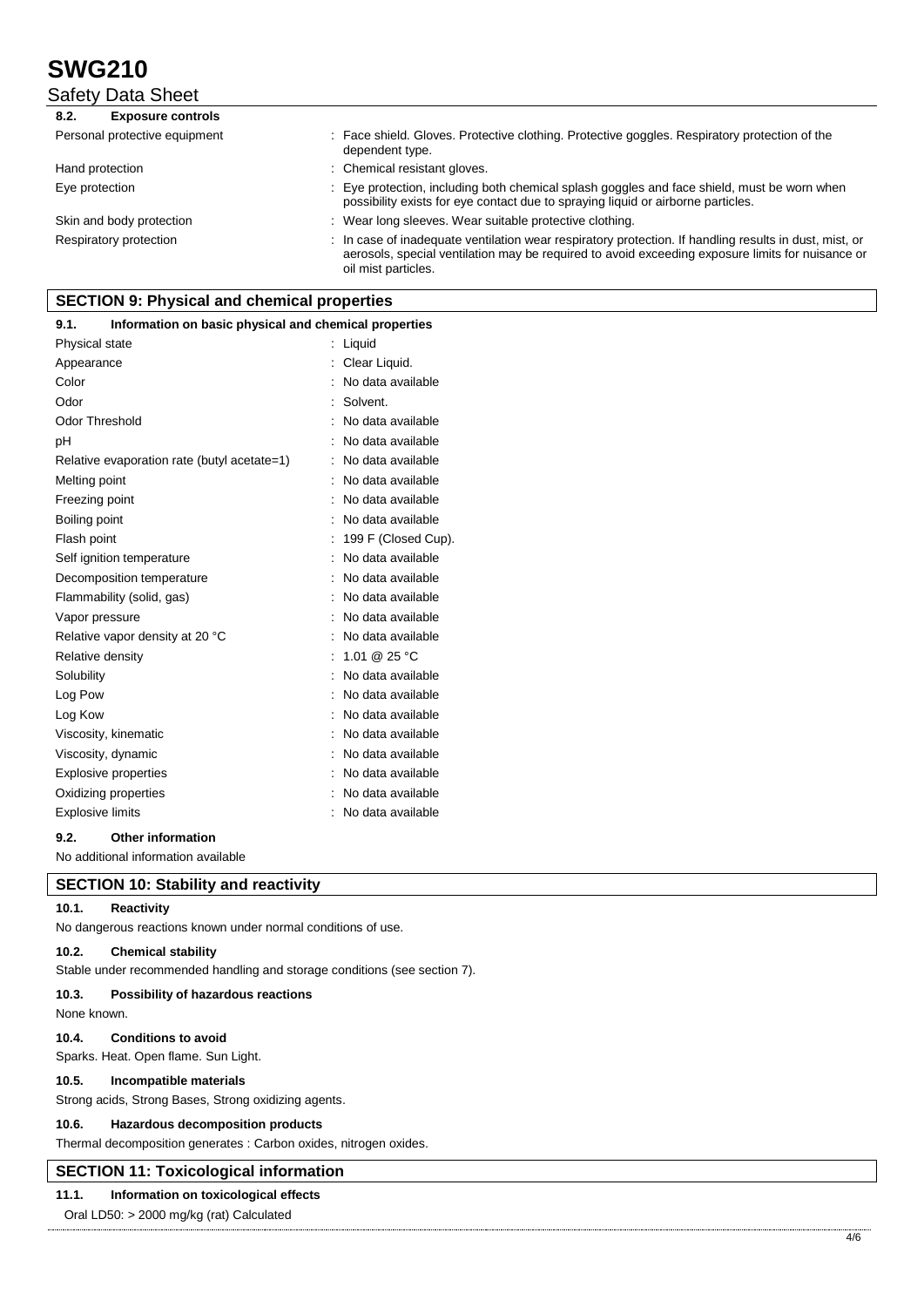## Safety Data Sheet

Dermal LD50: > 2000 mg/kg (rabbit) Calculated Inhalation LC50: > 5 mg/l (Dust/Mist-rat) Calculated

| Skin corrosion/irritation                             | Causes skin and eye irritation.                                                             |
|-------------------------------------------------------|---------------------------------------------------------------------------------------------|
| Serious eye damage/irritation                         | : Csuses serious eye irritation.                                                            |
| Respiratory or skin sensitization                     | : May cause skin irritation                                                                 |
| Germ cell mutagenicity                                | : Not classified                                                                            |
| Carcinogenicity                                       | : Not classified                                                                            |
| Reproductive toxicity                                 | May damage fertility or the unborn child. N-methyl-2-pyrrolidone, CAS#872-50-4, < 20% by wt |
| Specific target organ toxicity (single exposure)      | : Respiratory tract irritation, narcotic effect.                                            |
| Specific target organ toxicity (repeated<br>exposure) | : Not classified                                                                            |
| Aspiration hazard                                     | : May be fatal if swallowed and enters airways                                              |
| Symptoms/injuries after inhalation                    | $\therefore$ See SECTION 4                                                                  |
| Symptoms/injuries after skin contact                  | $\therefore$ See SECTION 4.                                                                 |
| Symptoms/injuries after eye contact                   | $:$ See SECTION 4                                                                           |
| Symptoms/injuries after ingestion                     | $:$ See SECTION 4.                                                                          |
| Chronic symptoms                                      | : No data available.                                                                        |
| Notes:                                                | No data available.                                                                          |

## **SECTION 12: Ecological information**

| 12.1. | <b>Toxicity</b>                            |                                                                                                                                                                        |
|-------|--------------------------------------------|------------------------------------------------------------------------------------------------------------------------------------------------------------------------|
|       | No Data                                    |                                                                                                                                                                        |
| 12.2. | Persistence and degradability              |                                                                                                                                                                        |
|       | No Data                                    |                                                                                                                                                                        |
| 12.3. | <b>Bioaccumulative potential</b>           |                                                                                                                                                                        |
|       | No Data                                    |                                                                                                                                                                        |
| 12.4. | <b>Mobility in soil</b>                    |                                                                                                                                                                        |
|       | No Data                                    |                                                                                                                                                                        |
| 12.5. | Other adverse effects                      |                                                                                                                                                                        |
|       | No Data                                    |                                                                                                                                                                        |
|       | <b>SECTION 13: Disposal considerations</b> |                                                                                                                                                                        |
| 13.1. | Waste treatment methods                    |                                                                                                                                                                        |
|       | Waste treatment methods                    | : Do not discharge to public wastewater systems without permit of pollution control authorities. No<br>discharge to surface waters is allowed without an NPDES permit. |
|       | Waste disposal recommendations             | Dispose in a safe manner in accordance with local/national regulations. Do not allow the product<br>to be released into the environment.                               |
|       | <b>SECTION 14: Transport information</b>   |                                                                                                                                                                        |

## **14.1. UN number, proper shipping name, class and packaging group.:**

Domestic Ground Shipments

Proper Shipping Name: Combustible Liquid, NOS ( In Bulk > 110 Gal. Only) (Glycol Ether) Pkg III

Hazard Class: 3.3

ID Number: NA1993

Label Requirements: Combustible Liquid (In Bulk> 110 Gal. Only)

Reportable Quantity: None

### **14.2. Additional information**